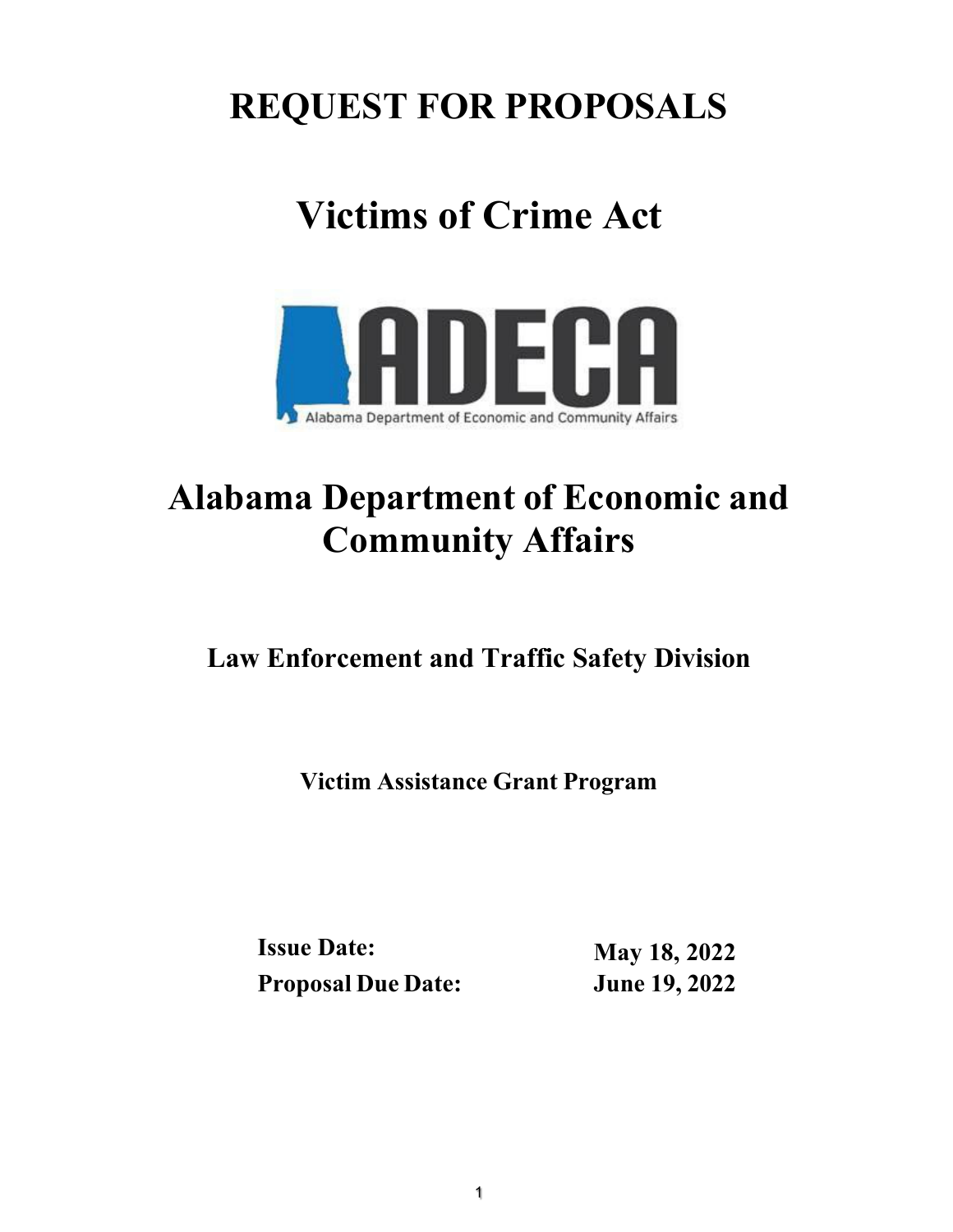### **Victims of Crime Act Program**

The Alabama Department of Economic and Community Affairs' (ADECA) Law Enforcement and Traffic Safety (LETS) Division is seeking applicants that provide direct services to victims of crime in accordance with the Victims of Crime Act, 34 U.S.C. § 20103 (a) and (b).

#### <span id="page-1-0"></span>**Eligible Applicants**

Applicants are limited to victim service agencies within Alabama whose mission is to provide services to crime victims, particularly of violent crime, and are operated by a public agency, a nonprofit organization or a combination of such agencies or organizations.

#### <span id="page-1-1"></span>**Award Period**

The award period will tentatively run from October 1, 2022 until September 30, 2023. The official start date will be contingent upon a fully executed award. Continued funding will be contingent upon the availability of funds, continuous compliance with grant management requirements, project success, and future applications.

#### <span id="page-1-2"></span>**Submission Information**

For FY 2023, applicants will complete and submit their VOCA applications in Alabama Grants at [https://grants.alabama.gov/.](https://grants.alabama.gov/)

Applicants must submit the full application(s) **by 11:59 p.m., June 19, 2022** in Alabama Grants.

#### <span id="page-1-3"></span>**System Registration for New Applicants**

- Navigate to <https://grants.alabama.gov/>
- Have an Authorized Official (AO) for your organization register as a new user.
- Complete and submit a registration request.
- Wait for an email confirmation granting access to the system.
- After receiving the confirmation, your AO can login to the system and designate access to your organizational account to other staff members as appropriate. (See the Grantee Admin Manual or Grantee Admin Training Video under the Alabama Grants' Training Materials section)

Based on the organization type selected under the organization profile, a user will see any available funding opportunities under the "My Opportunities" panel of the user's dashboard.

If you are applying to specifically target more than one VOCA purpose area, you must submit an individual application for each purpose area. If you have any questions about whether to apply for multiple purpose areas, please reach out to LETS staff for technical assistance.

For previous applicants: All sections of the application, except for Miscellaneous Attachments, can be copied forward using the copy forward feature. The option to select this feature is available only when you attempt to initiate an application. The copy forward feature will save time by allowing you to prefill most of the application information with the details from your agency's previous submissions. Please see page 12 for detailed instructions on how to use the copy forward feature. You should, however, still ensure that the information provided is up-to-date and accurate for the proposed project period.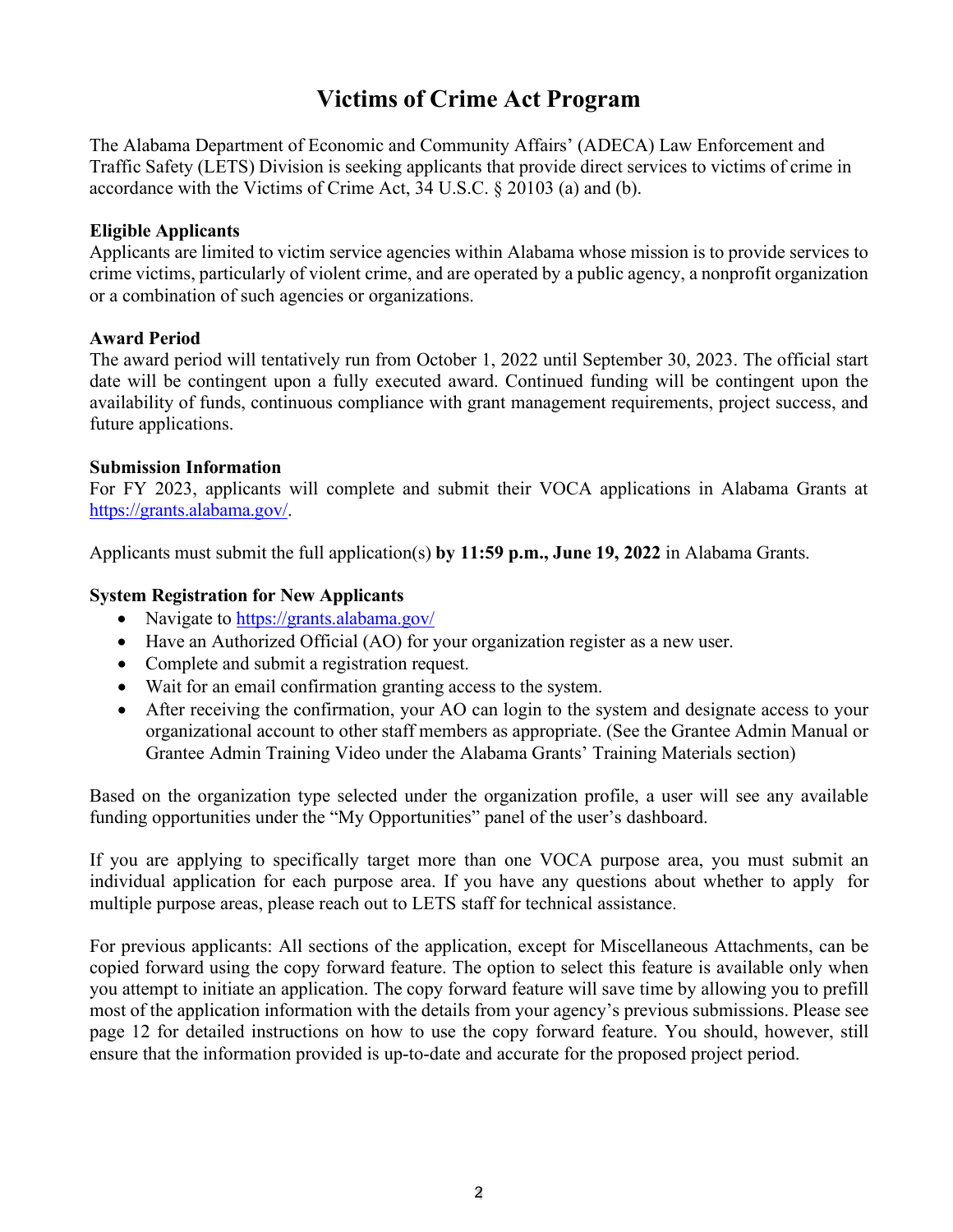Any application or documentation in support of an application not submitted in Alabama Grants will not be accepted for review. The Law Enforcement and Traffic Safety Division reserves the right to reject any incomplete proposals without review.

#### <span id="page-2-0"></span>**Contact Information**

For assistance with technical issues, such as forgetting username and/or password, adding dashboard panels, or navigating the website in Alabama Grants, contact the Agate Software Helpdesk at [helpdesk@agatesoftware.com](mailto:helpdesk@agatesoftware.com) or at 1 (800) 820-1890. The Agate Software Helpdesk operates 7:00 a.m. to 7:00 p.m. CST Monday - Friday.

For assistance with the requirements of this request for proposal, please submit your questions to:

**Current VOCA Recipients**: Please contact your current program manager.

**New Applicants**: Please contact either Dorothy May, Human Services Program Supervisor, at [Dorothy.May@adeca.alabama.gov o](mailto:Dorothy.May@adeca.alabama.gov)r at (334) 353-5313; or Nicole Northington, Human Services Program Supervisor, at [Nicole.Northington@adeca.alabama.gov](mailto:Nicole.Northington@adeca.alabama.gov) or at (334) 353-2553.

If an applicant experiences technical issues with Alabama Grants and is unable to submit its application by the deadline, the applicant must document the issue and email the contacts identified above **before the application deadline**.

#### <span id="page-2-1"></span>**Recorded Application Webinar**

LETS conducted an application webinar to review the Alabama Grants system, the solicitation requirements, and conducted a question and answer session with potential applicants before the FY 2022 grant cycle. Following is a link to the recorded webinar: [https://youtu.be/fLoDpKKjpXw.](https://youtu.be/fLoDpKKjpXw) Please consider watching the webinar if you are a new applicant or new to your agency and the grant application process. Please keep in mind that the dates referenced in the video are NOT accurate for the FY 2023 grant cycle. Refer to this solicitation for accurate dates.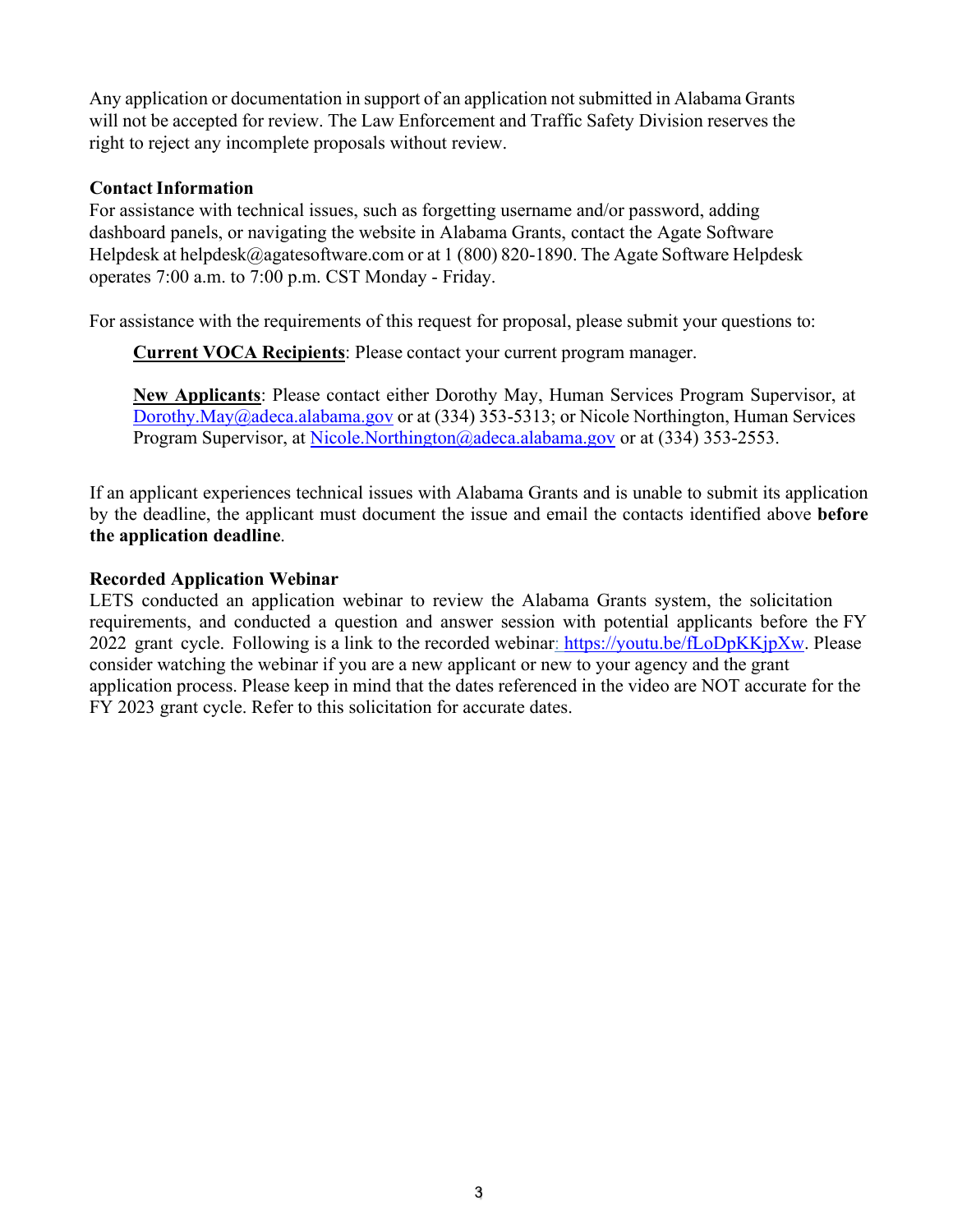## **Table of Contents**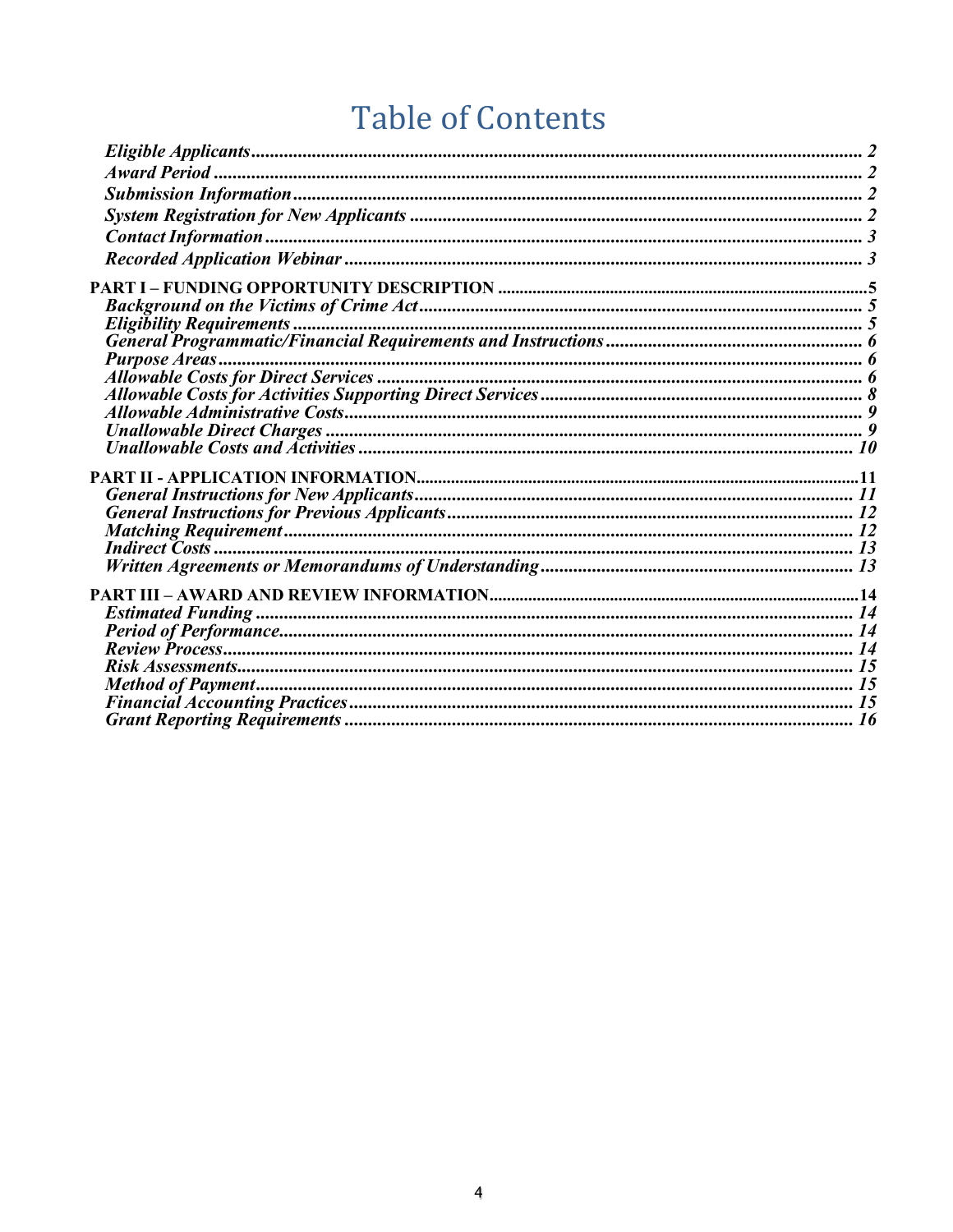### <span id="page-4-0"></span>**PART I – FUNDING OPPORTUNITY DESCRIPTION**

#### <span id="page-4-1"></span>*Background on the Victims of Crime Act*

Enacted in 1984, the Victims of Crime Act (VOCA) is the central source of federal financial support for direct services to victims of crime. VOCA's Victim Assistance Program is administered by The Alabama Department of Economic and Community Affairs' (ADECA) Law Enforcement and Traffic Safety (LETS) Division, through the U.S. Department of Justice, Office of Justice Programs, Office for Victims of Crime, which provides funding to various agencies in support of providing direct victim assistance services for victims and survivors of domestic violence, sexual assault, child abuse, drunk driving, homicide, and other crimes.

The primary purpose of the Victim Assistance Program is to support the provision of direct services to victims of crime throughout Alabama. According to the VOCA Final Rule, a crime victim is a person who has suffered physical, sexual, financial, or emotional harm as a result of the commission of a crime. The primary goal of this program is to provide funding through grant awards to agencies for projects that will provide, enhance, improve, and expand direct services to victims of crime. Direct services are defined as those efforts that (1) respond to the emotional and physical needs of crime victims; (2) assist primary and secondary victims of crime to stabilize their lives after victimization; (3) assist victims to understand and participate in the criminal justice system; and (4) provide victims of crime with a measure of safety. **Funding cannot be used for the investigation or prosecution of crimes.**

#### <span id="page-4-2"></span>*Eligibility Requirements*

VOCA establishes eligibility criteria that must be met by all organizations in order to receive VOCA funds. Each victim assistance program that receives VOCA funding **must** meet the following requirements:

- Possess a history of providing services or demonstrate the capacity to provide services to crime victims;
- Is operated by a public agency or a nonprofit organization, or combination;
- Meets the appropriate match requirements;
- Most show substantial financial support from sources other than VOCA funding;
- Uses volunteers unless granted a waiver for a compelling reason (Board members will not be considered volunteers since it is an administrative necessity in qualifying as a non-profit organization);
- Promotes coordinated public and private efforts to aid crime victims within the community served;
- Assists victims in applying for or notifying them of the availability of crime victim compensation;
- Prohibited from discriminating in its provision of services;
- Maintains civil rights information;
- Provides services to victims of Federal crimes on the same basis as services are provided to victims of State and local crimes;
- Non-supplantation, VOCA funds will not be used to supplant or replace any state and local funds that would otherwise be available for crime victim services;
- Provides services to crime victims without charge unless a waiver is obtained from ADECA;
- Maintains confidentiality of client-counselor and research information;
- Complies with Federal rules regulating VOCA, including Program Guidelines/Rules and the effective edition of the OJP Financial Guide;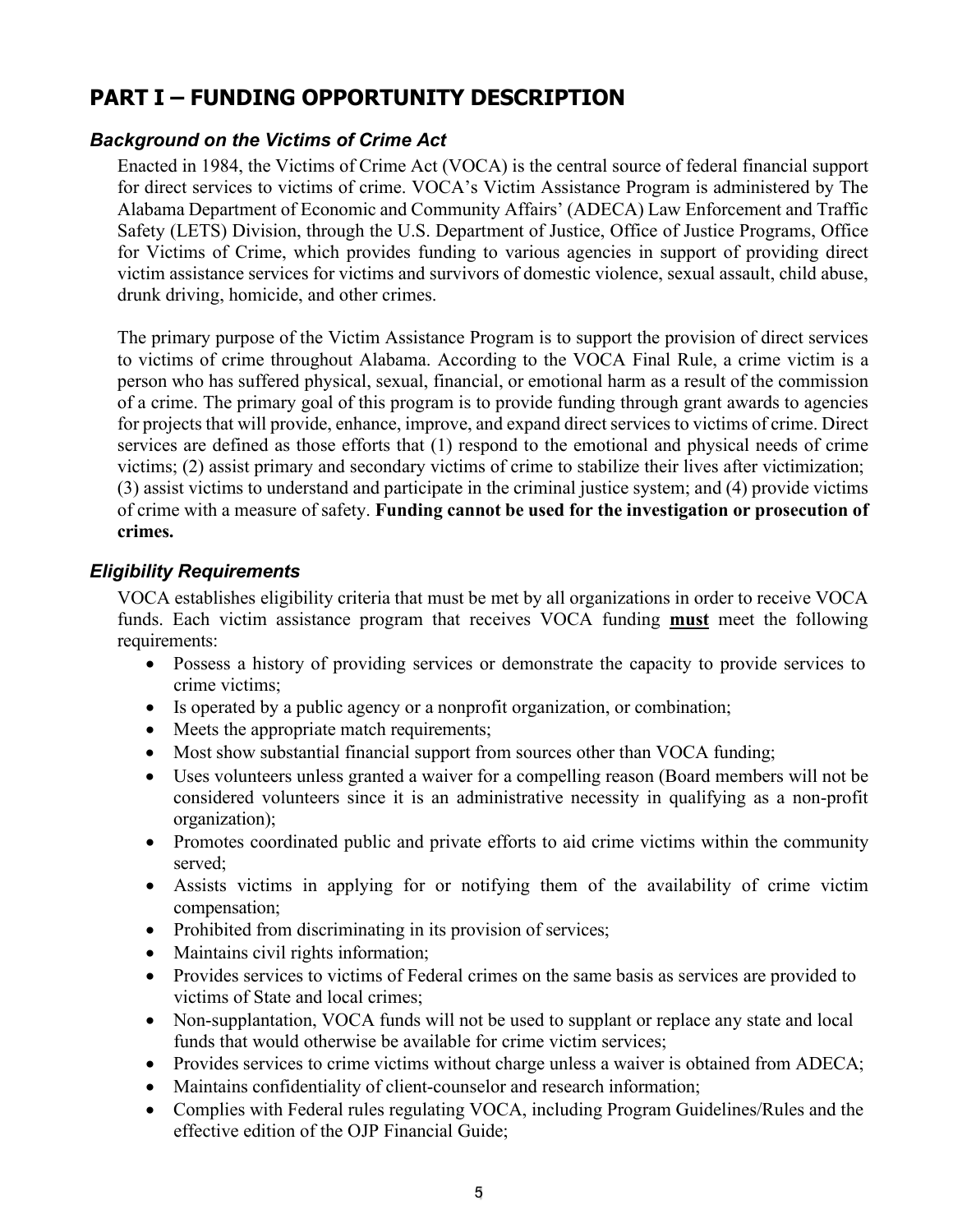• Complies with additional eligibility or service criteria established by ADECA.

#### <span id="page-5-0"></span>*General Programmatic/Financial Requirements and Instructions*

Grants funded under the VOCA Victim Assistance Formula Grant Program are governed by the following:

- [Electronic Code of Federal Regulations \(eCFR\)](https://www.ecfr.gov/cgi-bin/text-idx?SID=81515d40cd8e3f1e107442e6522e0c27&mc=true&node=pt2.1.200&rgn=div5)
- DOJ [Grants Financial](https://www.ojp.gov/sites/g/files/xyckuh241/files/media/document/DOJ_FinancialGuide_1.pdf) Guide (ojp.gov)
- Federal Register :: [Victims of Crime](https://www.federalregister.gov/documents/2016/07/08/2016-16085/victims-of-crime-act-victim-assistance-program) Act Victim Assistance Program

#### <span id="page-5-1"></span>*Purpose Areas*

The Victims of Crime Act stipulates that a minimum of 40 percent of the state's total grant will be awarded by giving 10 percent to each of 4 categories of crime victims: sexual assault, domestic violence, child abuse, and underserved populations. These four different types of crime categories are the four different purpose areas under this program. Underserved victims are determined by ADECA and are designated by type of crime, demographic, and/or other identifying characteristics. The underserved populations are identified as victims in extremely rural communities, victims of elderly abuse, victims with disabilities, victims categorized as racial or ethnic minorities, survivors of homicide, and LGBT victims.

If you are applying to specifically target more than one of these purpose areas, then you must submit an individual application for each purpose area. If you have any questions about whether to apply for multiple purpose areas, please reach out for technical assistance.

#### <span id="page-5-2"></span>*Allowable Costs for Direct Services*

Direct services for which VOCA funds may be used include, but are not limited to, the following, and as can be found in the final federal rules and regulations for the Victims of Crime Act Victim Assistance Program [\(Federal Register :: Victims of Crime Act Victim Assistance Program\)](https://www.federalregister.gov/documents/2016/07/08/2016-16085/victims-of-crime-act-victim-assistance-program):

**Immediate emotional, psychological, and physical health and safety.** Services that respond to immediate needs (other than medical care, except as allowed under paragraph (a)(9) of section 94.119) of crime victims, including but not limited to: crisis intervention services; accompanying victims to hospitals for medical examinations; hotline counseling; safety planning; emergency food, shelter, clothing, and transportation; short-term (up to 45 days) inhome care and supervision services for children and adults who remain in their own homes when the offender/caregiver is removed; short-term (up to 45 days) nursing-home, adult foster care, or group-home placement for adults for whom no other safe, short-term residence is available; window, door, or lock replacement or repair, and other repairs necessary to ensure a victim's safety; costs of the following, on an emergency basis (i.e., when the State's compensation program, the victim's health insurance plan, Medicaid, or other health care funding source, is not reasonably expected to be available quickly enough to meet the emergency needs of a victim, typically within 18 hours of a crime): nonprescription and prescription medicine, prophylactic or other treatment to prevent HIV/AIDS infection or other infectious disease, durable medical equipment and other healthcare items are allowed; and emergency legal assistance, such as filing for restraining or protective orders, obtaining emergency custody orders and visitation rights.

**Personal advocacy and emotional support.** Personal advocacy and emotional support, including, but not limited to: working with a victim to assess the impact of the crime; identification of victim's needs; case management; management of practical problems created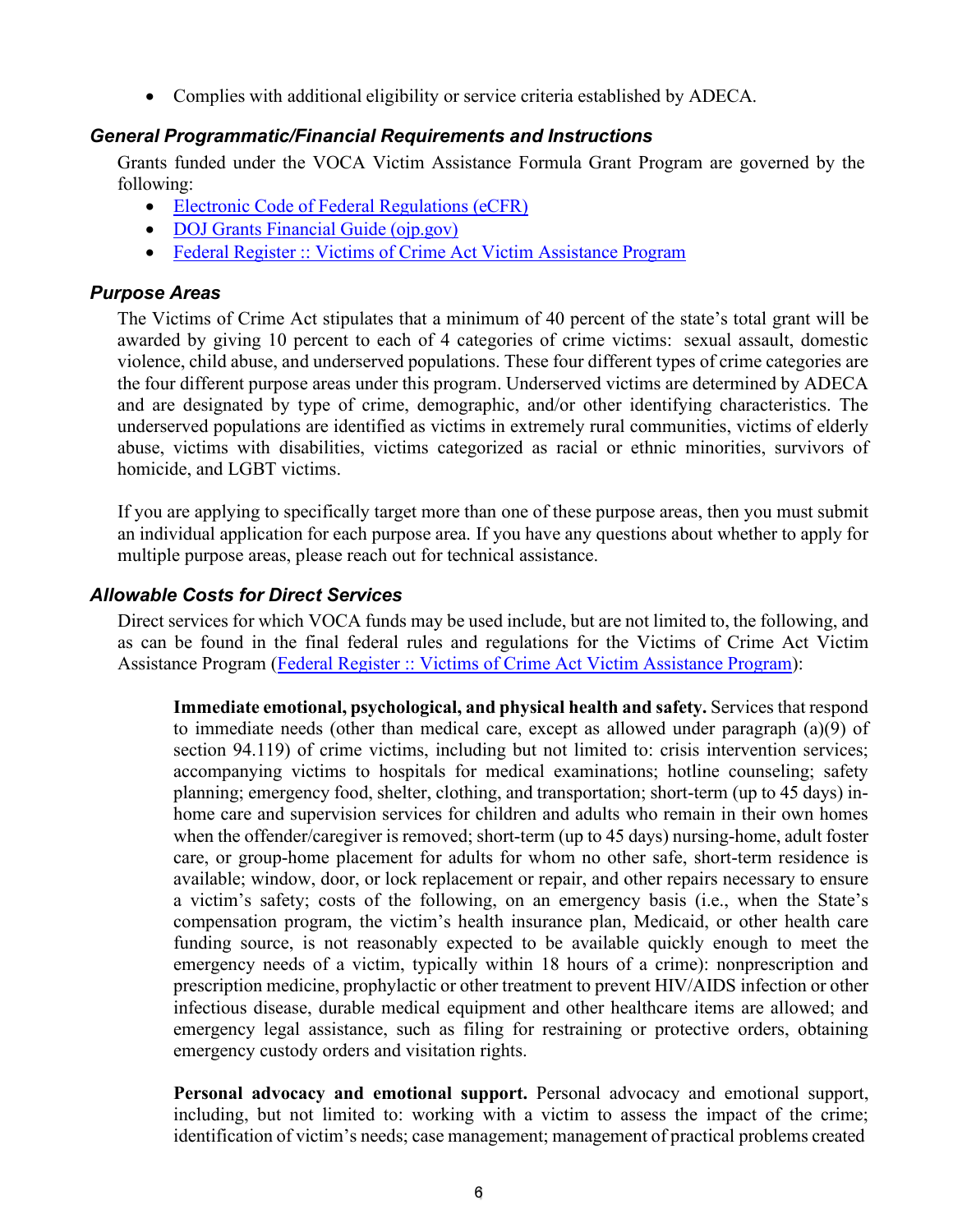by victimization; identification of resources available to the victim; provision of information, referrals, advocacy, and follow-up contact for continued services, as needed; and traditional, cultural, and/or alternative therapy/healing (e.g., art therapy, yoga).

**Mental health counseling and care.** Mental health counseling and care, including, but not limited to, outpatient therapy/counseling (including, but not limited to, substance-abuse treatment so long as the treatment is directly related to the victimization) provided by a person who meets professional standards to provide these services in the jurisdiction in which the care is administered.

**Peer-support.** Peer-support, including, but not limited to, activities that provide opportunities for victims to meet other victims, share experiences, and provide self-help, information, and emotional support.

**Facilitation of participation in criminal justice and other public proceedings arising from the crime.** The provision of services and payment of costs that help victims participate in the criminal justice system and in other public proceedings arising from the crime (e.g., juvenile justice hearings, civil commitment proceedings), including, but not limited to: advocacy on behalf of a victim; accompanying a victim to offices and court; transportation, meals, and lodging to allow a victim who is not a witness to participate in a proceeding; interpreting for a non-witness victim who is deaf or hard of hearing, or with limited English proficiency; providing child care and respite care to enable a victim who is a caregiver to attend activities related to the proceeding; notification to victims regarding key proceeding dates; assistance with Victim Impact Statements; assistance in recovering property that was retained as evidence; and assistance with restitution on behalf of crime victims.

**Legal assistance.** Legal assistance services (including, but not limited to, those provided on an emergency basis), where reasonable and where the need for such services arises as a direct result of the victimization. Such services include, but are not limited to: those (other than criminal defense) that help victims assert their rights as victims in a criminal proceeding directly related to the victimization, or otherwise protect their safety, privacy, or other interests as victims in such a proceeding; motions to vacate or expunge a conviction, or similar actions, where the jurisdiction permits such a legal action based on a person's being a crime victim; and those actions (other than tort actions) that, in the civil context, are reasonably necessary as a direct result of the victimization.

**Forensic medical evidence collection examinations.** Forensic medical evidence collection examinations for victims to the extent that other funding sources as State appropriations are insufficient. Forensic medical evidence collection examiners are encouraged to follow relevant guidelines or protocols issued by the State or local jurisdiction. Sub-recipients are encouraged to provide appropriate crisis counseling and/or other types of victim services that are offered to the victim in conjunction with the examination. Sub-recipients are also encouraged to use specially trained examiners such as Sexual Assault Nurse Examiners.

**Forensic interviews.** Forensic interviews, with the following parameters: results of the interview will be used not only for law enforcement and prosecution purpose, but also for identification of needs such as social services, personal advocacy, case management, substance abuse treatment, and mental health services; interviews are conducted in the context of a multi-disciplinary investigation and diagnostic team, or in a specialized setting such as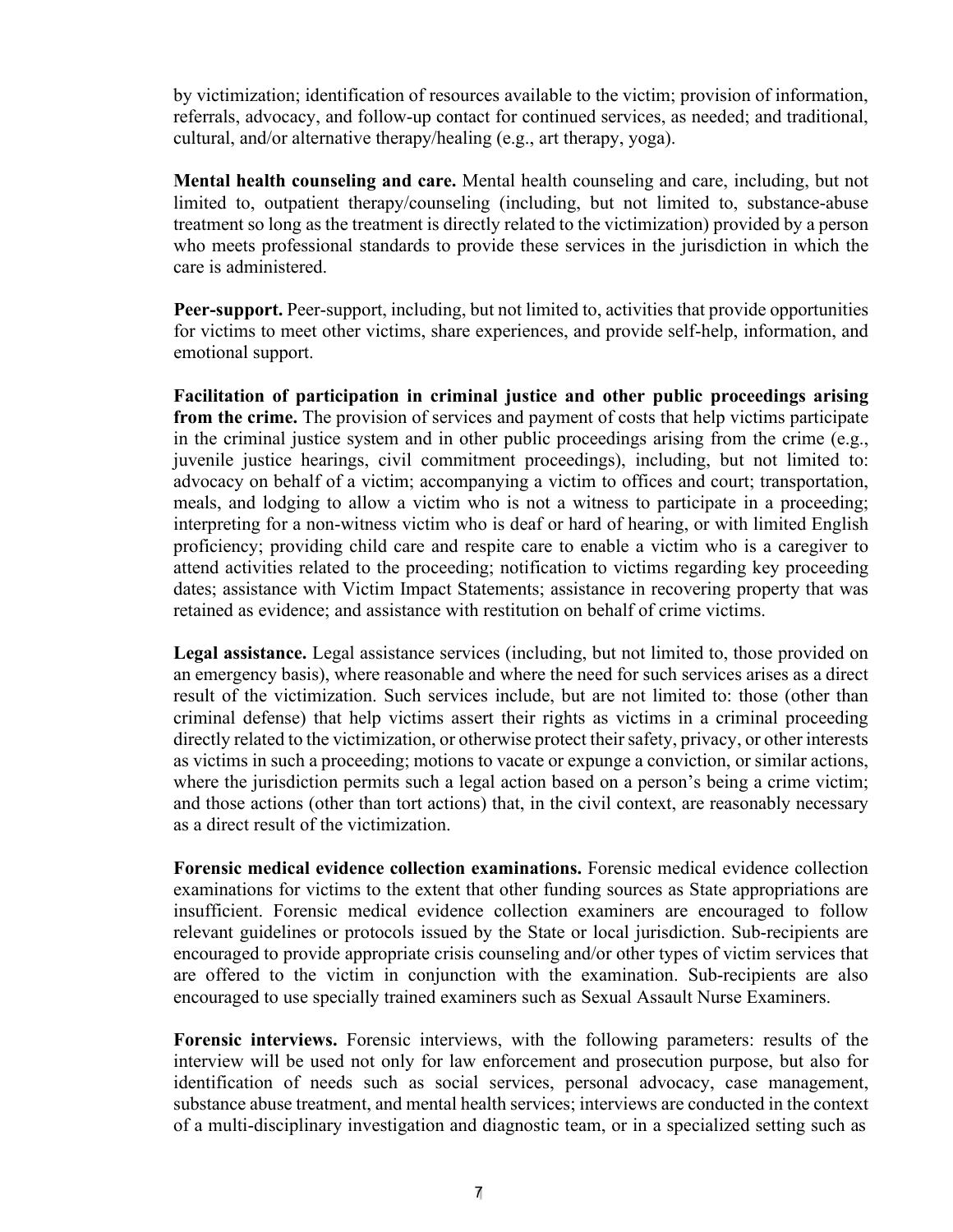child advocacy center; and the interviewer is trained to conduct forensic interviews appropriate to the developmental age and abilities of children, or the developmental, cognitive, and physical or communication disabilities presented by adults.

**Transportation.** Transportation of victims to receive services and to participate in criminal justice proceedings.

**Public awareness**. Public awareness and education presentations (including, but not limited to, the development of presentation materials, brochures, newspaper notices, and public service announcements) in schools, community centers, and other public forums that are designed to inform crime victims of specific rights and services and provide them with (or refer them to) services and assistance.

**Transitional housing.** Subject to any restrictions on amount, length of time, and eligible crimes, set by ADECA, transitional housing for victims (generally, those who have a particular need for such housing, and who cannot safely return to their previous housing, due to the circumstances of their victimization), including, but not limited to, travel, rental assistance, security deposits, utilities, and other costs incidental to the relocation to such housing, as well as voluntary support services, such as childcare and counseling.

**Relocation.** Subject to any restrictions on amount, length of time, and eligible crimes, set by ADECA, relocation of victims (generally, where necessary for the safety and well-being of a victim), including, but not limited to, reasonable moving expenses, security deposits on housing, rental expenses, and utility startup costs.

#### <span id="page-7-0"></span>*Allowable Costs for Activities Supporting Direct Services*

Supporting activities for which VOCA funds may be used include, but are not limited to, the following:

- Coordination of activities that facilitate the provision of direct services, include, but not are not limited to, State-wide coordination of victim notification systems, crisis response teams, multi-disciplinary teams, coalitions to support and assist victims, and other such programs, and salaries and expenses of such coordinators.
- Payment of salaries and expenses of supervisory staff in a project, when ADECA determines that such staff are necessary and effectively facilitate the provision of direct services. This will generally only be considered for positions that supervise other staff positions who are responsible for the direct provision of services.
- Activities that support a coordination and comprehensive response to crime victims needs by direct service providers, including, but not limited to, payment of salaries and expenses of direct service staff serving on child and adult abuse multi-disciplinary investigation and treatment teams, coordination with federal agencies to provide services to victims of federal crimes and/or participation on Statewide or other task forces, work groups, and committees to develop protocols, interagency, and other working agreements.
- Contracting for specialized professional services at a rate not to exceed a reasonable market rate, that are not available within the organization.
- Activities in support of training volunteers on how to provide direct services when such services will be provided primarily by volunteers.
- Activities in support of opportunities for crime victims to meet with perpetrators if such meetings are requested or voluntarily agreed to by the victim (who may, at any point,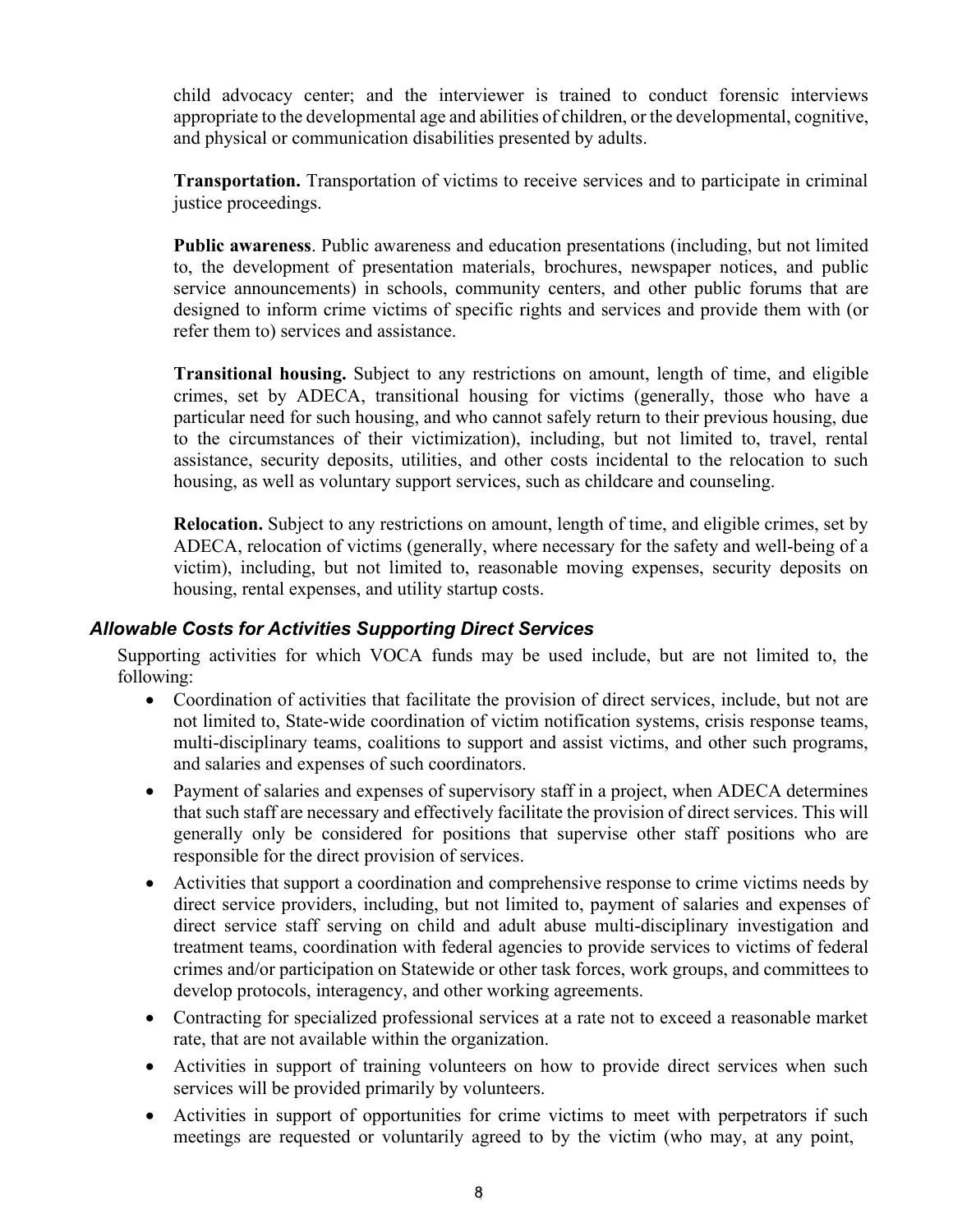withdraw) and have reasonably anticipated beneficial or therapeutic value to crime victims. ADECA must closely review the criteria for conducting these meetings and at a minimum, the following should be considered: the safety and security of the victim; the cost versus the benefit or therapeutic value to the victim; the procedures for ensuring that participation of the victim and offenders are voluntary and that the nature of the meeting is clear; the provision of appropriate support and accompaniment for the victim; appropriate debriefing opportunities for the victim after the meeting; and the credentials of the facilitators.

#### <span id="page-8-0"></span>*Allowable Administrative Costs*

Administrative costs for which VOCA funds may be used by sub-recipients include, but are not limited to, the following:

- Personnel costs that are directly related to providing direct services and supporting activities, such as salary expenses (including fringe benefits), and an allocated share of liability insurance.
- Training exclusively for developing the skills of direct service providers, including paid staff and volunteers, so that they are better able to offer quality direct services.
- Training-related costs such as travel (within the state only), meals, lodging, and registration fees for paid direct-service staff.
- Organizational expenses that are necessary and essential to providing direct service and other allowable victim services, including, but not limited to, the allocated costs of rent, utilities, and local travel expenses
- Operating costs which include, but are not limited to, supplies, printing, photocopying, postage, courier service, brochures that describe available resources, computer backup files/tapes and storage, design and maintenance of Web site and social media, and essential communication.
- Costs of employee time spent performing VOCA-required time and attendance sheets, collecting and maintaining crime victims' records, conducting victim satisfaction surveys and needs assessments, and funding an allocated share of audit costs.

#### <span id="page-8-1"></span>*Unallowable Direct Charges*

VOCA funds cannot be used for the following expenses. Although once considered allowable expenses are now considered unallowable direct charges. If these types of items can be acquired as a proper source of match, they will be considered allowable uses to meet any matching requirement.

- **Administrative Time.** Any percentage of time for executive directors, financial officers, bookkeepers, office managers, deputy directors, accountants, or the like to provide oversight, administration, supervision, or grant reporting. Supervision time will not be allowable for anyone to supervise a position who also supervises other staff members.
- **Cap on percentage of allocated expenses.** Operating expenses that are cost allocated should not be allocated at more than 90%.
- **Out-of-State travel expenses.** Travel expenses related to out-of-state trainings to include; air fare, conference registration, per diem, or other associated costs.
- **Large recreational items.**
- **Memorials.** Any type of expense related to creating memoriam.
- **Job advertisements.** Expenses for advertising new or vacant positions.
- **Décor**. Any type of expenses that could be considered aesthetic, such as rugs, lamps, pictures, or the like.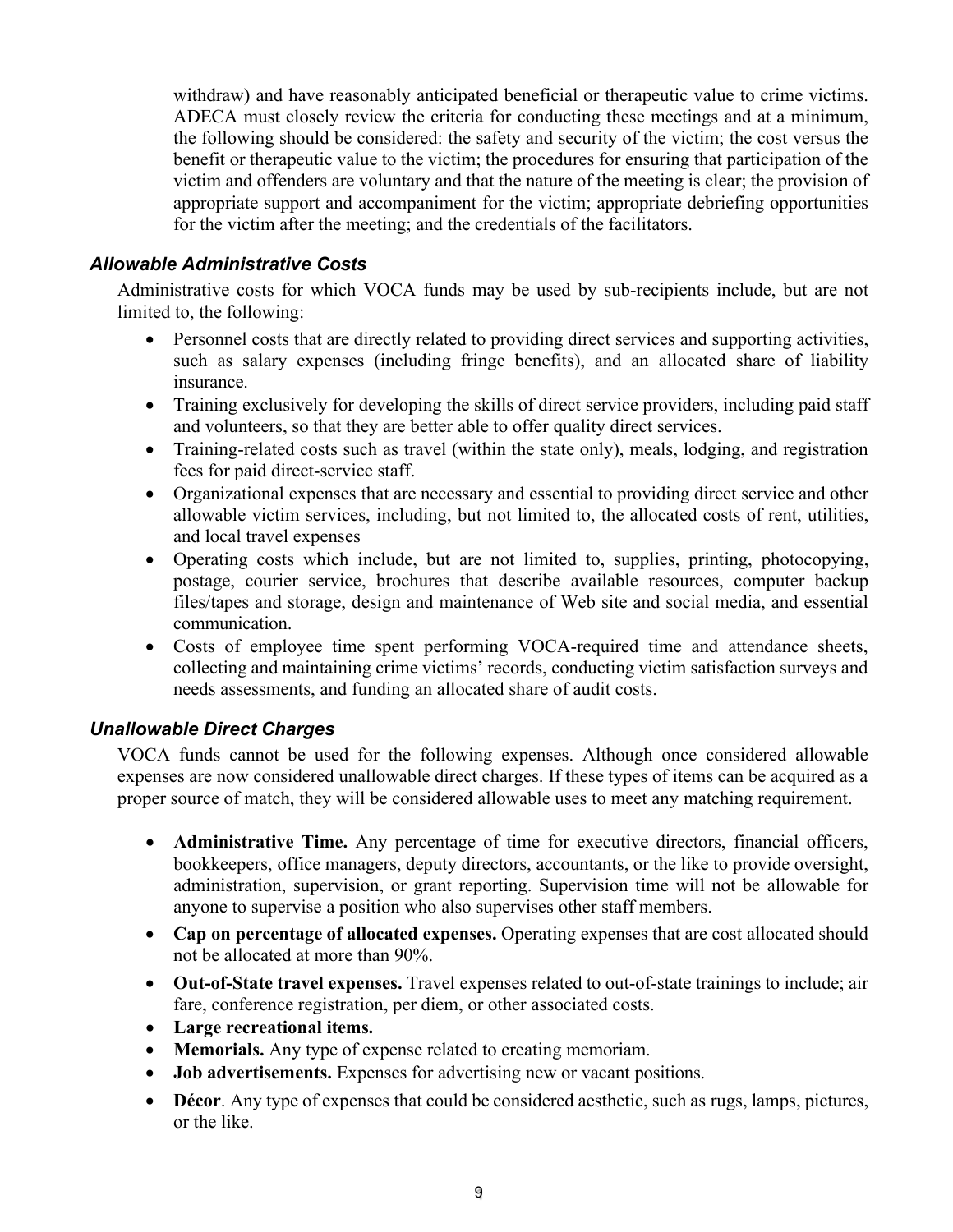- **Lawn care, janitorial, custodial, or cleaning services.** Costs for any of these services for central offices or administrative office/workspaces. An exception will be made for the portion of shelter facilities where clients are housed.
- **Project Evaluation expenses.** Any evaluation activities aimed at overall agency activities or any specific aspects of a project.
- **Supervision for licensure purposes.** Costs related to obtaining individual licensure.
- **Membership fees.** Any agency membership or professional membership fees.
- **Accounting services.** Any agreements with outside entities to conduct financial activities.
- **Office furnishings.** Desks, hutches, shelving, or other similar types of furniture.
- **Case management systems.** Expenses for acquiring systems to support agency functions.
- **Repairs and maintenance expenses and building adaptation.** Any building adaptation or costs of maintenance, repair, or replacement of items (such as a furnace, routine maintenance, roofs, A/C repair/replacement, etc.)
- **General, Property, and Commercial Insurances.**
- **Equipment.** Leasing or purchasing of vehicles or other equipment valued over \$5,000.

#### <span id="page-9-0"></span>*Unallowable Costs and Activities*

Notwithstanding any other provision of the guidelines and regulations, no VOCA funds may be used to fund or support the following, as can be found in the federal rules and regulations for the Victims of Crime Act Victim Assistance Program (Federal Register :: [Victims of Crime](https://www.federalregister.gov/documents/2016/07/08/2016-16085/victims-of-crime-act-victim-assistance-program) Act Victim Assistance [Program\)](https://www.federalregister.gov/documents/2016/07/08/2016-16085/victims-of-crime-act-victim-assistance-program) or other additional costs as stated in the DOJ Financial Guide (DOJ Grants [Financial](https://www.ojp.gov/sites/g/files/xyckuh241/files/media/document/DOJ_FinancialGuide_1.pdf) Guide  $(oip.gov)$ ).

- **Lobbying.** Lobbying or advocacy activities with respect to legislation or to administrative changes to regulations or administrative policy, whether conducted directly or indirectly.
- **Research and studies.** Research and studies.
- **Active investigation and prosecution of criminal activities.** The active investigation and prosecution of criminal activity, except for the provision of victim assistance services (e.g., emotional support, advocacy, and legal services) to crime victims, under 94.119, during such investigation and prosecution.
- **Fundraising.** Any activities related to fundraising, except for fee-based, or similar, program income authorized by ADECA. The sub-recipient may engage in fundraising, as long as such activities are not financed by federal grant funds.
- **Capital expenses.** Capital improvements; property losses and expenses; real estate purchases; mortgage payments; and construction (except as specifically allowed elsewhere in the regulations and guidelines).
- **Compensation for victims of crime.** Reimbursement of crime victims for expenses incurred as a result of a crime, except as otherwise allowed by other provisions in the regulations and guidelines.
- **Medical care.** Medical care, except as otherwise allowed by other provisions in the regulations and guidelines.
- **Salaries and expenses of management.** Salaries, benefits, fees, furniture, equipment, and other expenses of executive directors, board members, and other administrators (except as specifically allowed elsewhere in the guidelines and regulations).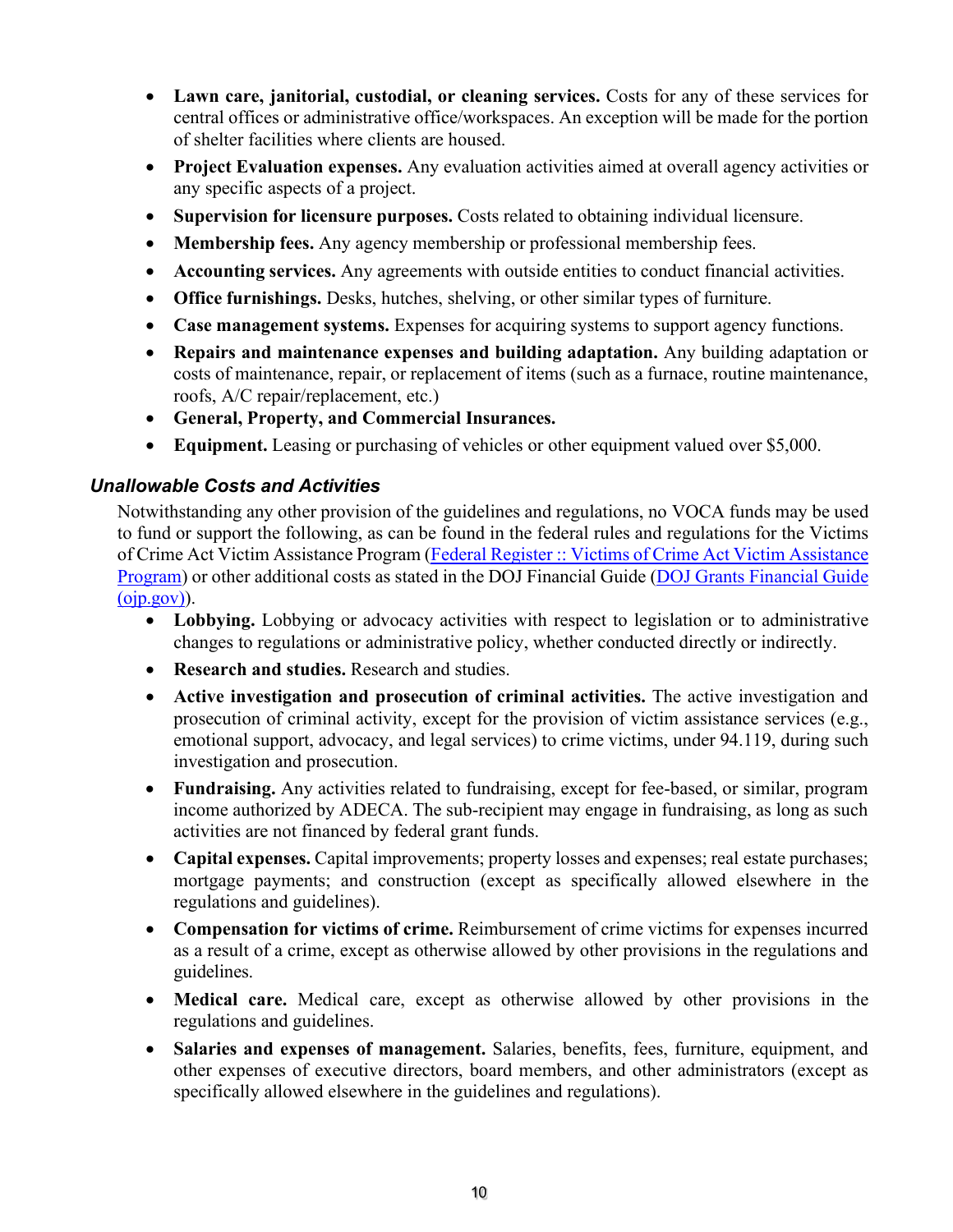### <span id="page-10-0"></span>**PART II - APPLICATION INFORMATION**

#### <span id="page-10-1"></span>*General Instructions for New Applicants*

To complete an application for VOCA Assistance funding you must register with Alabama Grants. **Follow these steps to begin your initial registration:**

- Navigate to <https://grants.alabama.gov/>
- Have an Authorized Official (AO) for your organization register as a new user.
- Complete and submit a registration request.
- Wait for an email confirmation granting access to the system.
- After receiving the confirmation, your AO can login to the system and designate access to your organizational account to other staff members as appropriate. (See the Grantee Admin Manual or Grantee Admin Training Video under the Alabama Grants' Training Materials section)

After successfully registering in the system, an Authorized Official can add new members through the Organizational Members section. Each agency member can be assigned one of three roles: Subrecipient Viewer, Subrecipient Staff, and Subrecipient Admin. The role of a Subrecipient Viewer only allows individuals in those roles to view information within the system. The role of Subrecipient Staff allows individuals to enter or alter information but does not have the ability to submit or accept documents. The role of Subrecipient Admin will receive full access within the system.

*Note: Each agency employee must have an Alabama Grants profile, if their position will be requested in a grant application. When completing the application's Personnel Section, you will select employee names from a dropdown box that is prefilled with the names of individuals who have a profile in the system. The selection "TBD" has been programmed in the dropdown box for vacant or unfilled positions.* 

After logging in, you will arrive at your personal dashboard. Here you will see the 'My Tasks', 'My Opportunities', and 'Announcements' panels. The My Opportunities panel is where you find links to complete applications for different funding opportunities. Funding opportunities will only be seen once the period opens for application and will disappear once the application period closes. After you select the funding opportunity, you will select whether you agree or decline to begin the selected application. After you agree to begin the application, you will be directed to application landing page where you can begin completing the application. On your dashboard, your application will be found in the My Tasks panel, where it can be accessed until you submit or cancel the application.

Remember, if you are applying to specifically target more than one purpose area, then you must submit an individual application for each purpose area. If you have any questions about whether to apply for multiple purpose areas, please reach out for technical assistance.

As you complete your application it is imperative that the application be clear, complete, and concise. If the project is not adequately described in the application, it will be impossible to conduct a thorough review of the application. Each narrative should be presented in a manner that is easily understood.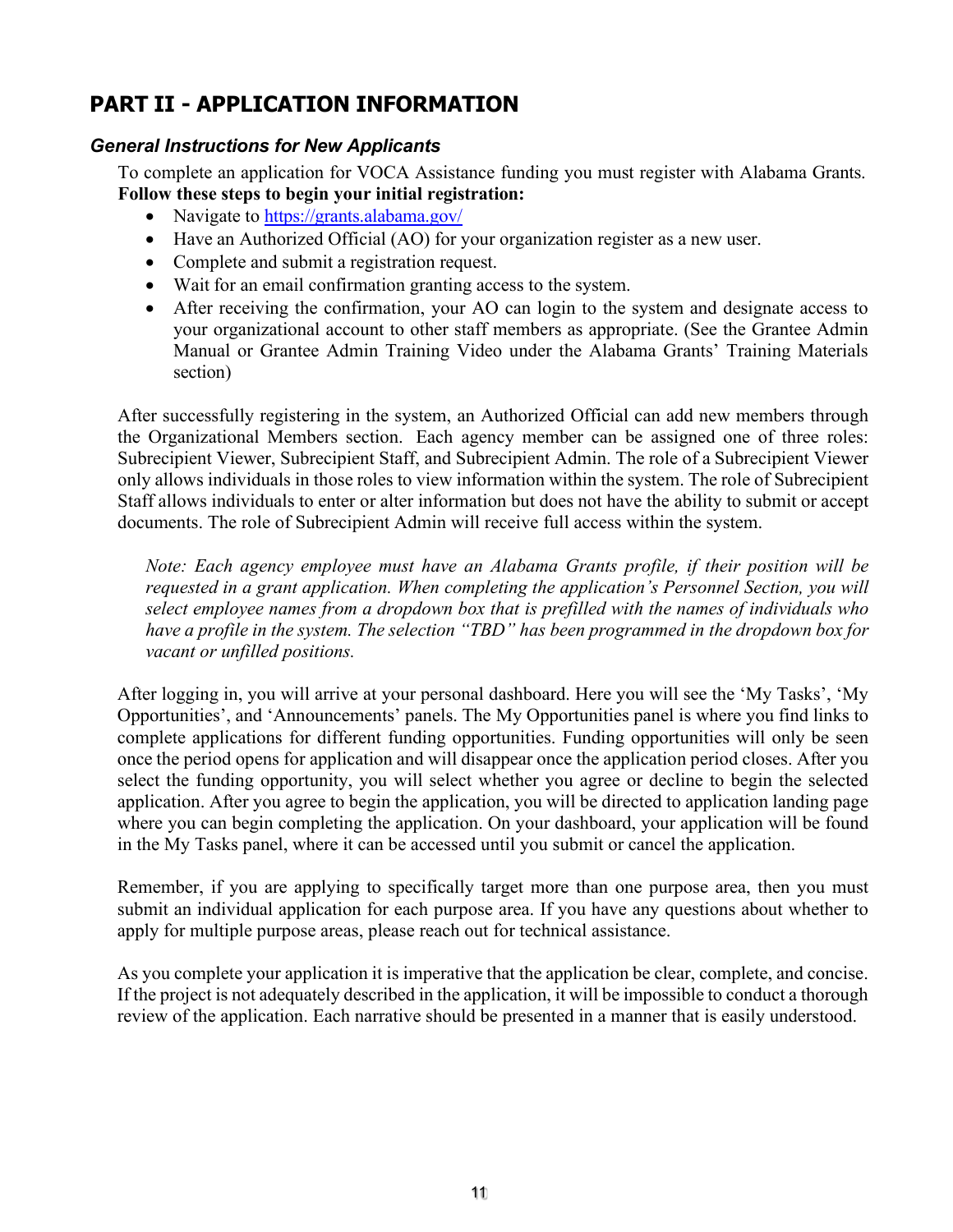#### <span id="page-11-0"></span>*General Instructions for Previous Applicants*

Navigate to <https://grants.alabama.gov/>

After logging in, you will arrive at your personal dashboard. Here you will see the 'My Tasks', 'My Opportunities', and 'Announcements' panels. The My Opportunities panel is where you find links to complete applications for different funding opportunities. Funding opportunities will only be seen once the period opens for application and will disappear once the application period closes. After you select the funding opportunity, you will select whether you agree or decline to begin the selected application. This is also where you can elect to copy your previous application forward (see screenshot below).

| VOCA - Crime Victim Assistance -<br>Underserved 2023    |                                                                                                                                                                                                                                                                                                                                                                                                                                                                                                                                                                                                                                                                                                                                                                                                                                                                                  |  |
|---------------------------------------------------------|----------------------------------------------------------------------------------------------------------------------------------------------------------------------------------------------------------------------------------------------------------------------------------------------------------------------------------------------------------------------------------------------------------------------------------------------------------------------------------------------------------------------------------------------------------------------------------------------------------------------------------------------------------------------------------------------------------------------------------------------------------------------------------------------------------------------------------------------------------------------------------|--|
| Provided By:                                            | <b>LETS Provider Organization</b>                                                                                                                                                                                                                                                                                                                                                                                                                                                                                                                                                                                                                                                                                                                                                                                                                                                |  |
| Provided To:                                            | Department of Human Resources                                                                                                                                                                                                                                                                                                                                                                                                                                                                                                                                                                                                                                                                                                                                                                                                                                                    |  |
| Copy Forward Document:                                  | Don't Copy Forward                                                                                                                                                                                                                                                                                                                                                                                                                                                                                                                                                                                                                                                                                                                                                                                                                                                               |  |
| <b>ALLETS Application</b><br><b>Availability Dates:</b> | Don't Copy Forward<br>19 VA VS 017                                                                                                                                                                                                                                                                                                                                                                                                                                                                                                                                                                                                                                                                                                                                                                                                                                               |  |
| Due Date:                                               | N/A                                                                                                                                                                                                                                                                                                                                                                                                                                                                                                                                                                                                                                                                                                                                                                                                                                                                              |  |
| Description:                                            |                                                                                                                                                                                                                                                                                                                                                                                                                                                                                                                                                                                                                                                                                                                                                                                                                                                                                  |  |
|                                                         | Enacted in 1984, the Victims of Crime Act (VOCA) is the central source of federal financial support for direct services to victims of crime.<br>VOCA's Victim Assistance Program is administered by The Alabama Department of Economic and Community Affairs' (ADECA) Law<br>Enforcement and Traffic Safety (LETS) Division, through the U.S. Department of Justice, Office of Justice Programs, Office for Victims of<br>Crime, which provides funding to various agencies in support of providing direct victim assistance services for victims and survivors of<br>domestic violence, sexual assault, child abuse, drunk driving, homicide, and other crimes.                                                                                                                                                                                                                 |  |
|                                                         | The primary purpose of the Victim Assistance Program is to support the provision of direct services to victims of crime throughout<br>Alabama. According to the VOCA Final Rule, a crime victim is a person who has suffered physical, sexual, financial, or emotional harm as a<br>result of the commission of a crime. The primary goal of this program is to provide funding through grant awards to agencies for projects<br>that will provide, enhance, improve, and expand direct services to victims of crime. Direct services are defined as those efforts that (1)<br>respond to the emotional and physical needs of crime victims; (2) assist primary and secondary victims of crime to stabilize their lives after<br>victimization: (3) assist victims to understand and participate in the criminal justice system: and (4) provide victims of crime with a measure |  |

After you agree to begin the application, you will be directed to application landing page where you can begin completing the application. On your dashboard, your application will be found in the My Tasks panel, where it can be accessed until you submit or cancel the application.

Remember, if you are applying to specifically target more than one purpose area, then you must submit an individual application for each purpose area. If you have any questions about whether to apply for multiple purpose areas, please reach out for technical assistance.

As you complete your application it is imperative that the application be clear, complete, and concise. If the project is not adequately described in the application, it will be impossible to conduct a thorough review of the application. Each narrative should be presented in a manner that is easily understood. After copying forward your previous application, please be sure to make any needed updates so that your application is current and correct.

#### <span id="page-11-1"></span>*Matching Requirement*

Awards made under this solicitation will benefit from an emergency match waiver which waives the full 20% matching requirement. Within the 'Sources of Contribution' module of the VOCA application, the applicant is given the option to apply for a match waiver. The applicant should select "Yes" to the question "Are you applying for a Match Waiver?" and must insert "N/A" in all match waiver fields on the Match Waiver Request tab.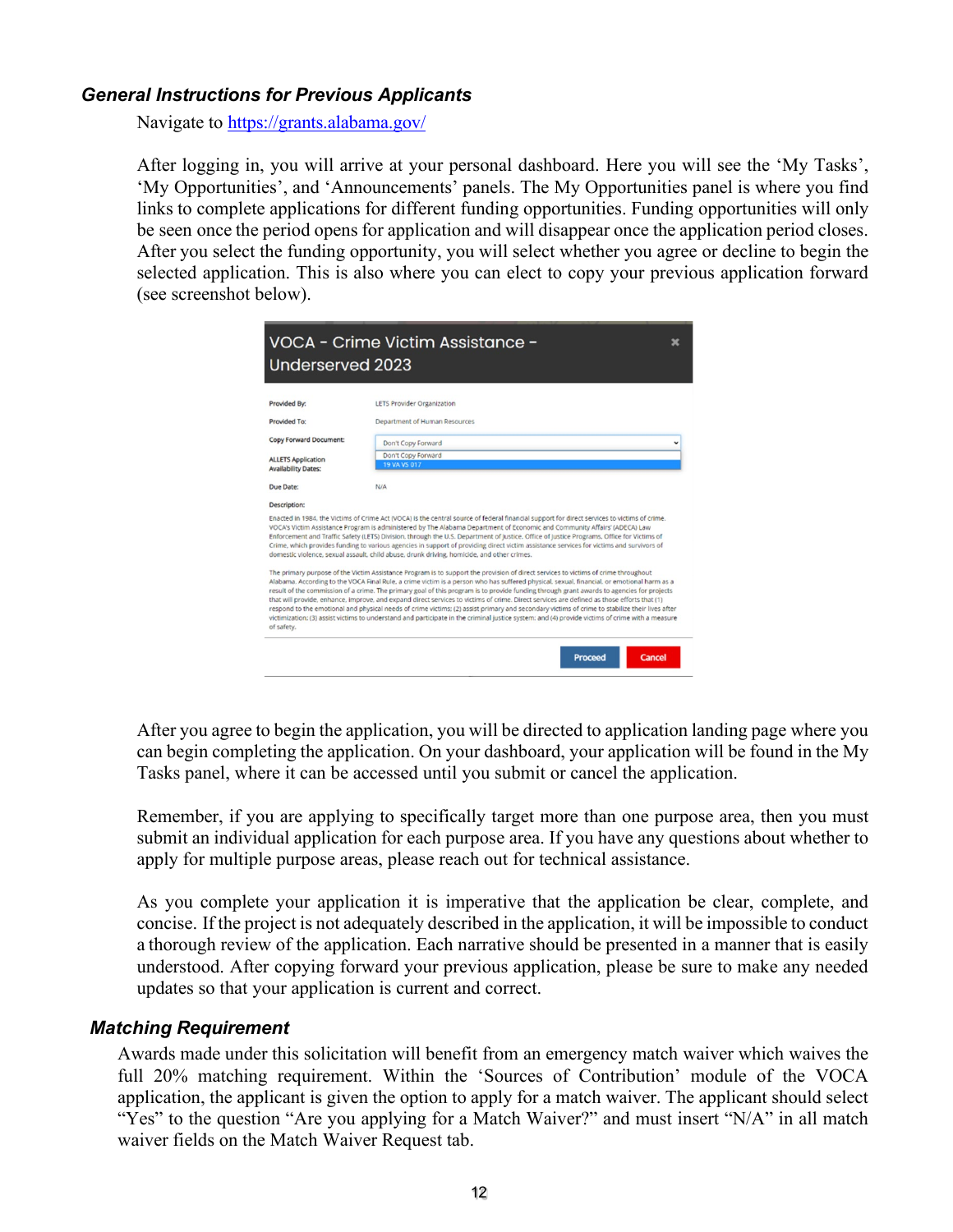#### <span id="page-12-0"></span>*Indirect Costs*

In accordance with 2 CFR 200.332(a)(4) and 2 CFR 200.414, subrecipients of federal awards may charge indirect costs to the award unless statutorily prohibited by the federal program and in accordance with any applicable administrative caps on federal funding. ADECA will accept a federally negotiated indirect cost rate. If no approved rate exists, ADECA will collaborate with the subrecipient to determine an appropriate rate. This rate will be either a negotiated rate, which can be based on a prior negotiated rate between a different pass-through entity and the same subrecipient, or the 10% de minimis rate of the modified total direct cost (MTDC) as defined in 2 CFR 200.1. If basing the rate on a previously negotiated rate, ADECA is not required to collect information justifying this rate, but may elect to do so. Subrecipients are allowed to allocate and charge direct costs through cost allocation. However, in accordance with 2 CFR 200.403, costs must be consistently charged as either indirect or direct costs but not charged as both or inconsistently charged to the federal award. Once chosen, the method must be used consistently for all federal awards until such time as a negotiated rate is approved by the subrecipients' federal cognizant agency.

Applicants should consult with their CPA or other financial professional to determine the amount of MTDC if the agency chooses to apply the de minimis rate.

#### <span id="page-12-1"></span>*Written Agreements or Memorandums of Understanding*

Submission of written agreements or memorandums of understanding is paramount for demonstrating the requirement of coordination with community partners. For purposes of this application, the written agreements are documents containing the terms of the partnership and the roles and responsibilities between two or more parties. The MOU should be signed and dated by the Authorized Organization Representative (AOR) of each proposed partner agency during the development of the application. Details of any MOUs specific to the project should be detailed in the Appendix.

The written agreement or MOU must:

1. Clearly identify the partners and provide a brief history of the collaborative relationship among those partners, including when and under what circumstances the relationship began and when each partner entered into the relationship;

2. Clearly state the roles and responsibilities each partner will assume to ensure the success of the proposed project;

3. Include all relevant agencies or organizations that are necessary and will collaborate to implement the goals, objectives or activities included within the proposed project;

4. Specify the extent of each partner's participation in developing the application;

5. Demonstrate a commitment on the part of all project partners to work together to achieve stated project goals;

6. Describe the resources each partner would contribute to the project, either through time, in-kind contributions, or grant funds (e.g., office space, project staff, and training);

7. Adequately demonstrate the correlation between the issue(s) to be addressed and the expertise of proposed organizations and key staff/positions;

8. Signatories should include their titles and agencies under their signatures.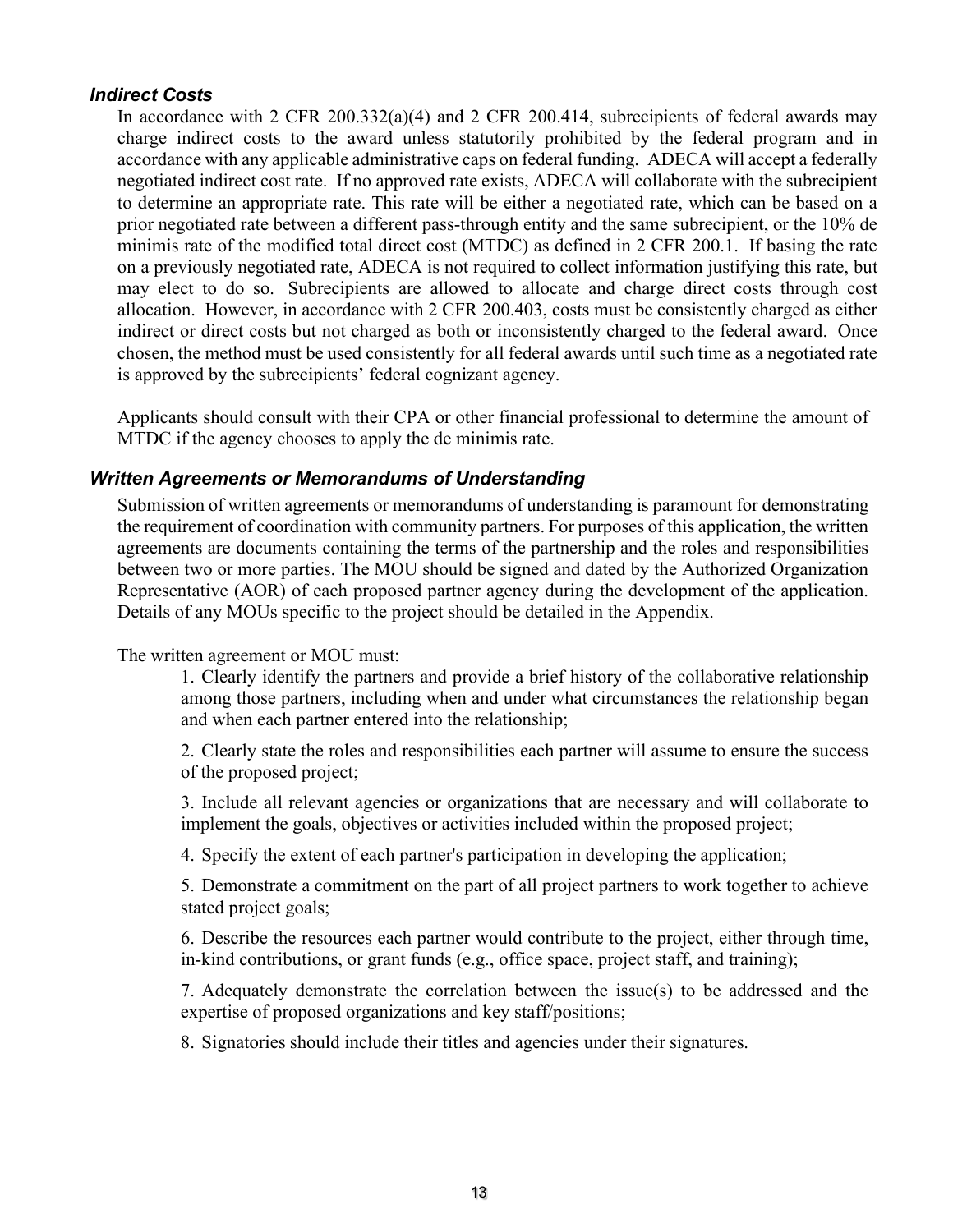### <span id="page-13-0"></span>**PART III – AWARD AND REVIEW INFORMATION**

#### <span id="page-13-1"></span>*Estimated Funding*

The total amount of funds available under this solicitation is approximately \$24,000,000.

#### <span id="page-13-2"></span>*Period of Performance*

Project periods will tentatively start October 1, 2022 and will end September 30, 2023.

#### <span id="page-13-3"></span>*Review Process*

Applications are carefully reviewed for completeness and to ensure that only projects with a significant chance of success are funded. All applications will be checked for completeness by ADECA staff. Complete applications will continue to the risk assessment stage. After the risk assessment, applications will be reviewed by a group of reviewers. Once an application is reviewed,

all reviews will be combined, and applications with acceptable reviews will be recommended for funding. Priority for funding is based upon the following factors:

- Project eligibility as determined by the four priority program areas.
- Probability of success.
- Geographic areas of greatest need.
- Jurisdictions with limited resources.
- Recent crime statistics for the area and the proposed number of crime victims the project would serve.
- Projects must have a goal of self-sufficiency.
- Interagency support and multijurisdictional cooperation between the applicant and other jurisdictions in the development and implementation of the project. **Written agreements, such as memorandums of understanding,should exist and be included with the proposal.**
- Current or past grant performance. Applicants that have been previously funded by ADECA/LETS will be reviewed for past compliance, including financial management, progress and annual reports, monitoring results, audit reports, and any other relevant documentation or information.

The following items explain the standards by which each application is considered. Experience has shown that projects are successful because one person or a group of people have identified a problem, developed a solution, and carefully designed a plan to arrive at the solution. The grant application leads the grant applicant through a structured approach to problem solving. Successful applicants use the application to help the reviewer see the problem and easily understand the proposed solution. Clarity of the application is a critical factor in a well composed application.

- Project Impact and Priority areas The project should be designed to address the crime victim service problems and needs of the area to be served.
- Project Feasibility Applications should describe sufficiently and clearly how the project will be implemented.
- Interagency Collaboration Priority will be given to projects demonstrating increased coordination and collaboration between the applicant and other associating agencies. The application clearly outlines cooperation anticipated from other agencies or jurisdictions and why it will make the activity more successful and how crime victims are better served. **Written agreements, such as memorandums of understanding, should exist and be included with the proposal.**
- Performance Indicators The indicators match objectives exactly and are useful measurements to assess the effectiveness of the project. The project has additional measures for evaluating project impact.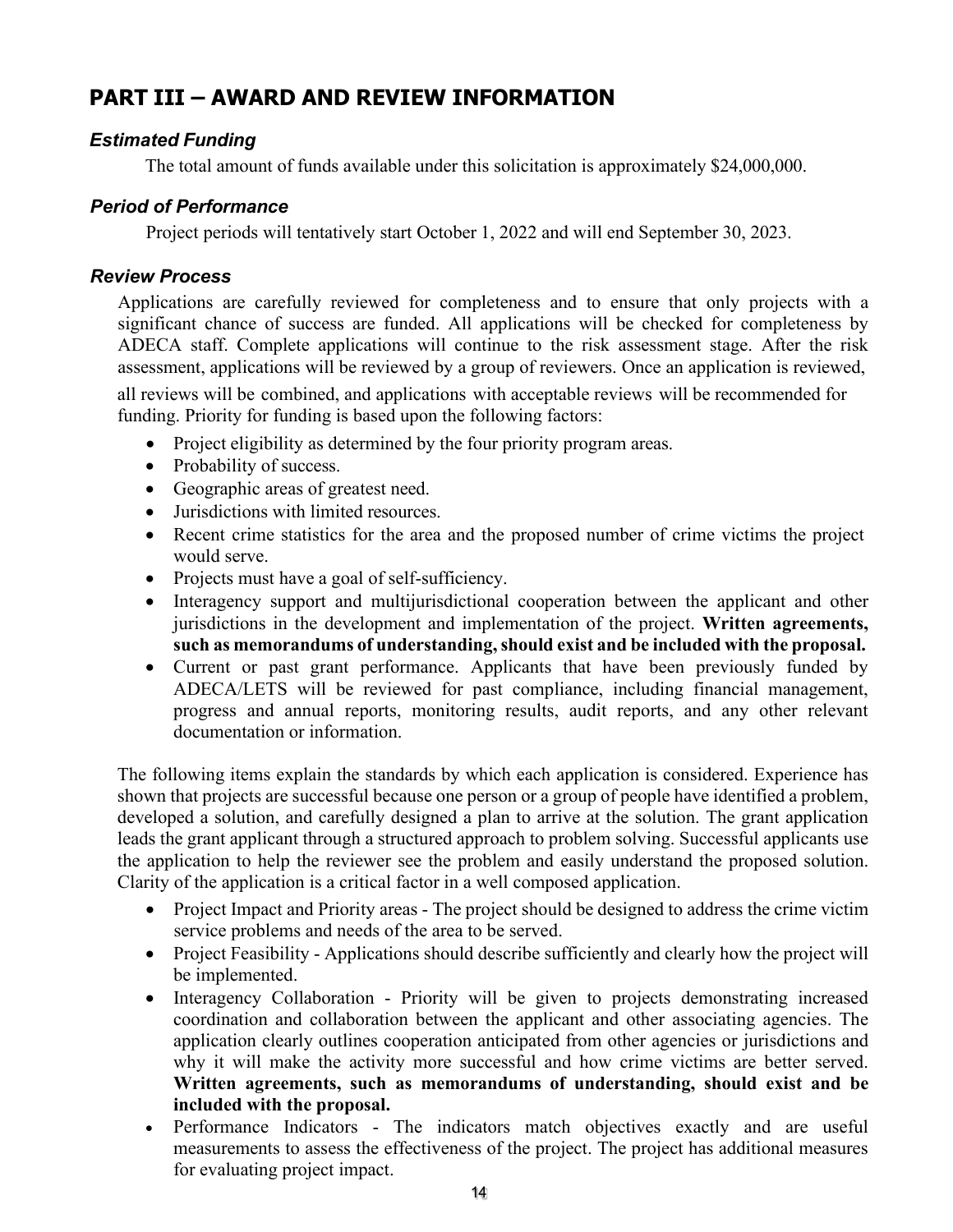• Design quality of the proposal - The proposal is clearly written, supported by facts, and contains **measurable** objectives and performance indicators.

#### <span id="page-14-0"></span>*Risk Assessments*

Federal regulations require ADECA to conduct a risk assessment of each applicant before an award is issued. A risk assessment must be based on each applicant regarding current or previous funding, unresolved audit issues, delinquent programmatic and fiscal reporting, and prior performance. You will need to complete the Risk Assessment Questionnaire. Your answers will aid in completing your assessment, which ultimately determines your risk level for the grant period. If you have any questions about the Questionnaire, please reach out for technical assistance.

Applicants with any findings may carry special conditions such as increased monitoring and/or prohibitions on drawing funds until certain requirements are met. Applicants with substantial or persistent performance or compliance issues, long-standing open audits, or open criminal investigations will likely not receive an award until all issues are resolved. All assessments are unique and will be handled on a case-by-case basis.

#### <span id="page-14-1"></span>*Method of Payment*

In 2 CFR Part 200.305, the Subrecipient will be paid on an advance payment basis provided that it maintains a cash management plan, maintains or demonstrates the willingness and ability to maintain procedures that minimize the time elapsing between the transfer of funds and their disbursement by the Subrecipient. If the time between transfer and disbursement of funds exceeds ten (10) days, the subrecipient will not be in compliance with advancement procedure requirements and may be taken off advance payment process. A follow-up invoice must be submitted to account for the actual expenditures made against advances. The Subrecipient may request, in writing, to be paid on a reimbursable basis over the duration of the Agreement. Subrecipients who are determined as high risk or fail to comply with general or specific terms of the federal award may be placed on a reimbursement basis.

#### <span id="page-14-2"></span>*Financial Accounting Practices*

The following is a list of questions that applicants will need to consider when applying for federal funding. *Note: All answers should be an affirmative response and applicants must have documentation supporting each response. ADECA may request a copy of supporting documentation as to any and/or all responses during the application/award process or as part of the grant monitoring process.*

- 1. Will all funds awarded under this program be maintained in a manner that they will be accounted for separately and distinctly from other sources of revenue/funding?
- 2. Does the applicant have written accounting policies and procedures? How often are these policies and procedures updated?
- 3. Is the applicants' financial management system able to track actual expenditures and outlays with budgeted amounts for each grant or subgrant?
- 4. Does the applicant have procedures in place for minimizing the time elapsing between transfer of funds from the United States Treasury and disbursement for project activities?
- 5. Does the applicant have effective internal controls in place to adequately safeguard grant assets and to ensure that they are used solely for authorized purposes?
- 6. Does the applicant have a documented records retention policy?
- 7. Is the individual primarily responsible for fiscal and administrative oversight of grant awards familiar with the applicable grants management rules, principles, and regulations including the new Uniform Administrative Requirements, Cost Principles, and Audit Requirements for Federal Awards (2 CFR Part 200) issued on December 26, 2013?
- 8. Are the officials of the organization bonded?